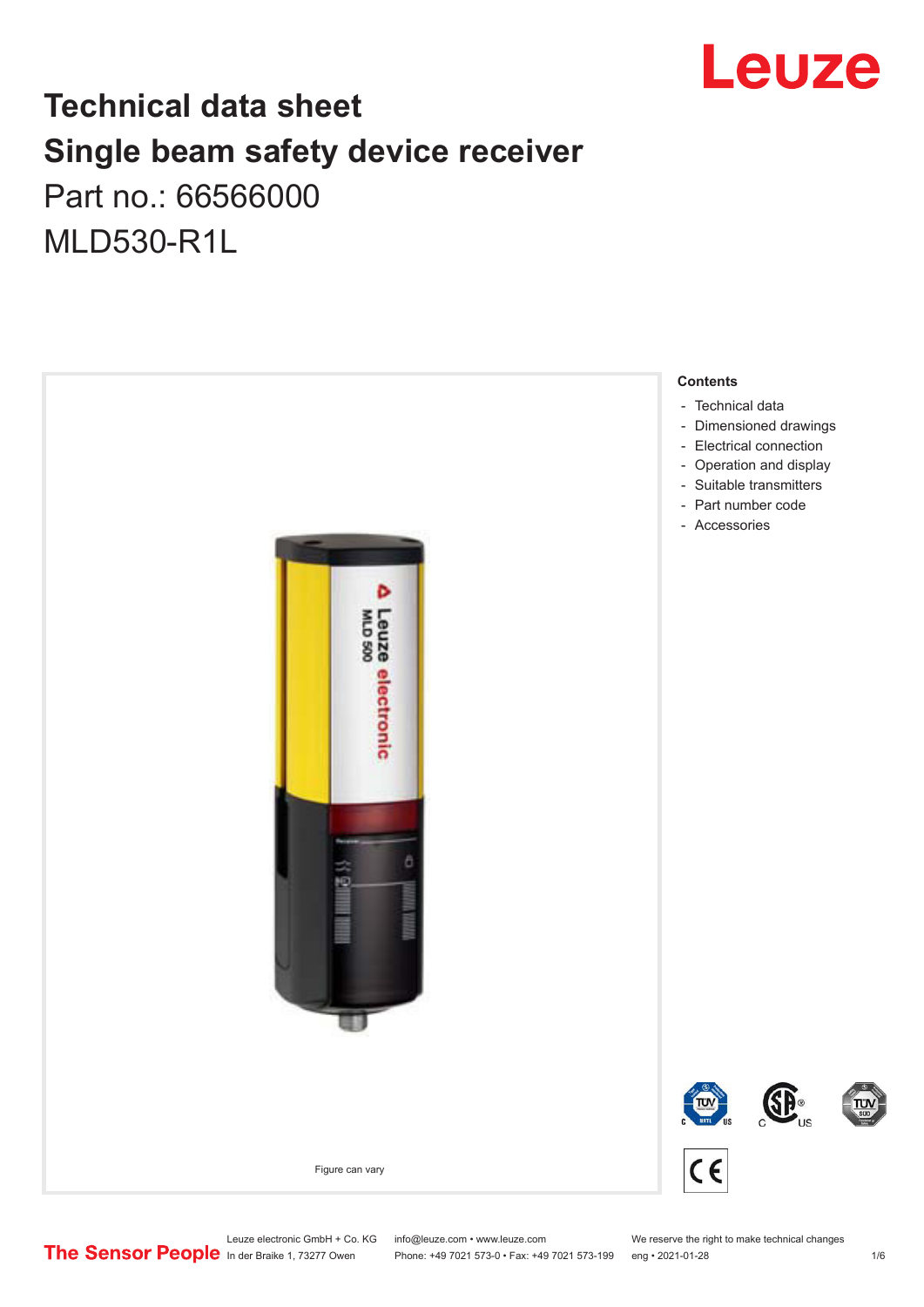## <span id="page-1-0"></span>**Technical data**

#### **Basic data**

| <b>Series</b>          | <b>MLD 500</b>                                     |
|------------------------|----------------------------------------------------|
| <b>Special version</b> |                                                    |
| <b>Special version</b> | Reflective element for laser alignment<br>aid      |
| <b>Functions</b>       |                                                    |
| <b>Functions</b>       | Alternative connection for second muting<br>signal |
|                        | Contactor monitoring (EDM), selectable             |
|                        | Muting enable function                             |
|                        | Muting-timeout extension                           |
|                        | Partial muting                                     |
|                        | Sequence controlled 2-sensor muting                |
|                        | Start/restart interlock (RES)                      |
|                        | Timing controlled 2-sensor muting                  |
|                        |                                                    |

#### **Characteristic parameters**

| <b>Type</b>            | 4, IEC/EN 61496           |
|------------------------|---------------------------|
| <b>SIL</b>             | 3, IEC 61508              |
| <b>SILCL</b>           | 3, IEC/EN 62061           |
| Performance Level (PL) | e, EN ISO 13849-1         |
| MTTF <sub>a</sub>      | 204 years, EN ISO 13849-1 |
| $PFH_{n}$              | 6.6E-09 per hour          |
| Mission time $T_{M}$   | 20 years, EN ISO 13849-1  |
| Category               | 4, EN ISO 13849           |
|                        |                           |

#### **Electrical data**

| Selection of operating mode        | Connection 1, pin 2: $+24$ V for operating<br>mode 1, 2, 4 |
|------------------------------------|------------------------------------------------------------|
|                                    | Connection 1, pin 2: 0 V for operating<br>mode 3, 5, 6     |
|                                    | Connection 1, pin 7: +24 V for operating<br>mode 3, 5, 6   |
|                                    | Connection 1, pin 7: 0 V for operating<br>mode 1, 2, 4     |
| <b>Protective circuit</b>          | Overvoltage protection                                     |
|                                    | Short circuit protected                                    |
|                                    |                                                            |
| Performance data                   |                                                            |
| Supply voltage U <sub>B</sub>      | 24 V, DC, -20  20 %                                        |
| Current consumption, max.          | 150 mA, Without external load                              |
| <b>Fuse</b>                        | External with max. 3 A                                     |
|                                    |                                                            |
| <b>Inputs</b>                      |                                                            |
| Number of digital switching inputs | 4 Piece(s)                                                 |
|                                    |                                                            |
| <b>Switching inputs</b>            |                                                            |
| <b>Type</b>                        | Digital switching input                                    |
| Switching voltage high, min.       | 18 2 V                                                     |
| Switching voltage low, max.        | 2.5V                                                       |
| Switching voltage, typ.            | 23 V                                                       |
| <b>Voltage type</b>                | <b>DC</b>                                                  |
| Switching current, max.            | 5 <sub>m</sub> A                                           |
| ∩utnute                            |                                                            |

| <b>Outputs</b>                                        |            |
|-------------------------------------------------------|------------|
| Number of safety-related switching<br>outputs (OSSDs) | 2 Piece(s) |
| Number of digital switching outputs 1 Piece(s)        |            |

## Leuze

| Safety-related switching output OSSD<br><b>Type</b><br>Switching voltage high, min.<br>18.2 V<br>2.5V<br>Switching voltage low, max.<br>23 V<br>Switching voltage, typ. |  |
|-------------------------------------------------------------------------------------------------------------------------------------------------------------------------|--|
|                                                                                                                                                                         |  |
|                                                                                                                                                                         |  |
|                                                                                                                                                                         |  |
|                                                                                                                                                                         |  |
| DC<br><b>Voltage type</b>                                                                                                                                               |  |
| 380 mA<br>Current load, max.                                                                                                                                            |  |
| <b>Load inductivity</b><br>2,200,000 µH                                                                                                                                 |  |
| Load capacity<br>$0.3 \mu F$                                                                                                                                            |  |
| Residual current, max.<br>$0.2 \text{ mA}$                                                                                                                              |  |
| $0.002 \, \text{mA}$<br>Residual current, typ.                                                                                                                          |  |
| 1 <sub>V</sub><br><b>Voltage drop</b>                                                                                                                                   |  |
|                                                                                                                                                                         |  |
| Safety-related switching output 1                                                                                                                                       |  |
| <b>Switching element</b><br>Transistor, PNP                                                                                                                             |  |
|                                                                                                                                                                         |  |
| Safety-related switching output 2                                                                                                                                       |  |
| <b>Switching element</b><br>Transistor, PNP                                                                                                                             |  |
|                                                                                                                                                                         |  |
| Switching outputs                                                                                                                                                       |  |
| 18.2 V<br>Switching voltage high, min.                                                                                                                                  |  |
| 2.5V<br>Switching voltage low, max.                                                                                                                                     |  |
| 23V<br>Switching voltage, typ.                                                                                                                                          |  |
| DC<br><b>Voltage type</b>                                                                                                                                               |  |
|                                                                                                                                                                         |  |
| <b>Switching output 1</b>                                                                                                                                               |  |
| Assignment<br>Connection 1, pin 1                                                                                                                                       |  |
| <b>Switching element</b><br>Transistor, PNP                                                                                                                             |  |
| <b>Switching principle</b><br>+24 V switching<br><b>Function</b>                                                                                                        |  |
| "State of OSSDs" signal output                                                                                                                                          |  |
| <b>Timing</b>                                                                                                                                                           |  |
| <b>Response time</b><br>50 ms                                                                                                                                           |  |
| 100 ms<br><b>Restart delay time</b>                                                                                                                                     |  |
|                                                                                                                                                                         |  |
| <b>Connection</b>                                                                                                                                                       |  |
|                                                                                                                                                                         |  |
| <b>Number of connections</b><br>2 Piece(s)                                                                                                                              |  |
| <b>Connection 1</b>                                                                                                                                                     |  |
| <b>Function</b><br>Machine interface                                                                                                                                    |  |
| Type of connection<br>Connector                                                                                                                                         |  |
| M12<br><b>Thread size</b>                                                                                                                                               |  |
| <b>Material</b><br>Metal                                                                                                                                                |  |
| No. of pins<br>8-pin                                                                                                                                                    |  |
|                                                                                                                                                                         |  |
| <b>Connection 2</b>                                                                                                                                                     |  |
|                                                                                                                                                                         |  |
| <b>Function</b><br>Local interface                                                                                                                                      |  |
| <b>Type of connection</b><br>Connector                                                                                                                                  |  |
| <b>Thread size</b><br>M <sub>12</sub>                                                                                                                                   |  |
| <b>Material</b><br>Metal                                                                                                                                                |  |
|                                                                                                                                                                         |  |
| No. of pins<br>$5 - pin$                                                                                                                                                |  |
| <b>Cable properties</b>                                                                                                                                                 |  |
| Permissible conductor cross<br>$0.25$ mm <sup>2</sup><br>section, typ.                                                                                                  |  |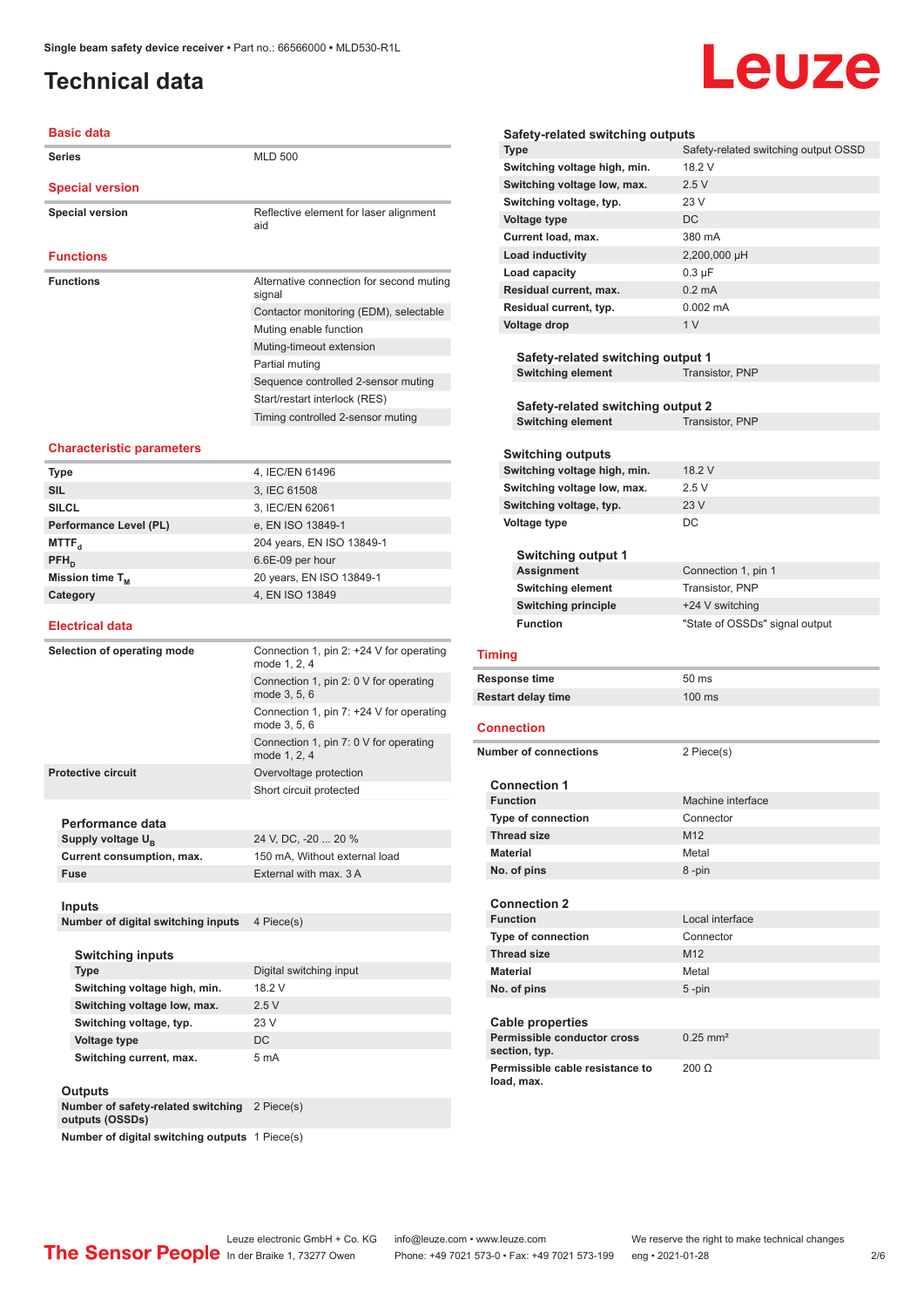## <span id="page-2-0"></span>**Technical data**

# Leuze

#### **Mechanical data**

| Design                      | Cubic                    |
|-----------------------------|--------------------------|
| Dimension (W x H x L)       | 52 mm x 193 mm x 64.7 mm |
| <b>Housing material</b>     | Metal                    |
| <b>Metal housing</b>        | Aluminum                 |
| Lens cover material         | Plastic / PMMA           |
| <b>Material of end caps</b> | Diecast zinc             |
| Net weight                  | 600q                     |
| <b>Housing color</b>        | Yellow, RAL 1021         |
| <b>Type of fastening</b>    | Groove mounting          |
|                             | Swivel mount             |
|                             |                          |

#### **Operation and display**

| Type of display               | I FD               |
|-------------------------------|--------------------|
| Number of LEDs                | 2 Piece(s)         |
| <b>Environmental data</b>     |                    |
| Ambiant tamparatura aparatian | EE °C<br><b>20</b> |

| Ambient temperature, operation     | $-3055$ °C |
|------------------------------------|------------|
| Ambient temperature, storage       | $-4075 °C$ |
| Relative humidity (non-condensing) | $095\%$    |

### **Dimensioned drawings**

All dimensions in millimeters



## **Electrical connection**

#### **Connection 1**

| <b>Function</b>    | Machine interface |
|--------------------|-------------------|
| Type of connection | Connector         |
| <b>Thread size</b> | M12               |
| <b>Type</b>        | Male              |
| <b>Material</b>    | Metal             |
| No. of pins        | 8-pin             |
| Encoding           | A-coded           |

| Degree of protection         | IP 67          |  |
|------------------------------|----------------|--|
| <b>Protection class</b>      | III            |  |
| <b>Certifications</b>        | c CSA US       |  |
|                              | c TÜV NRTL US  |  |
|                              | TÜV Süd        |  |
| <b>US patents</b>            | US 6,418,546 B |  |
|                              | US 7,741,595 B |  |
| <b>Classification</b>        |                |  |
| <b>Customs tariff number</b> | 85365019       |  |
| eCl@ss 5.1.4                 | 27272701       |  |
| eCl@ss 8.0                   | 27272701       |  |
|                              |                |  |
| eCl@ss 9.0                   | 27272701       |  |
| eCl@ss 10.0                  | 27272701       |  |
| eCl@ss 11.0                  | 27272701       |  |
| <b>ETIM 5.0</b>              | EC001831       |  |
| <b>ETIM 6.0</b>              | EC001831       |  |

**Certifications**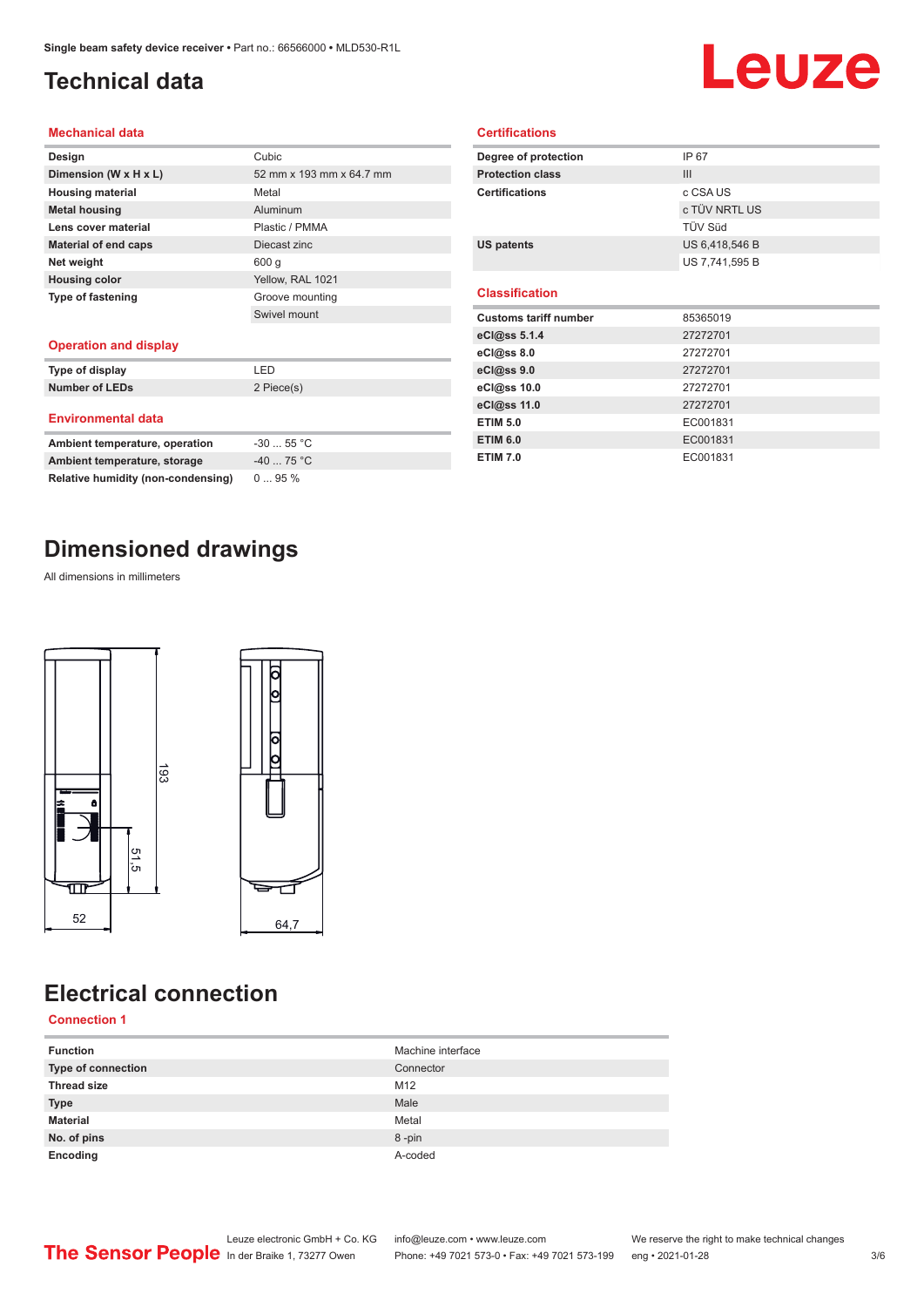### <span id="page-3-0"></span>**Electrical connection**

## **Leuze**

#### **Pin Pin assignment Conductor Conductor Color**

|                | RES/OSSD status signal | White        |
|----------------|------------------------|--------------|
| $\overline{2}$ | <b>VIN</b>             | <b>Brown</b> |
| 3              | <b>EDM</b>             | Green        |
| $\overline{4}$ | MS <sub>2</sub>        | Yellow       |
| 5              | OSSD <sub>2</sub>      | Gray         |
| 6              | OSSD1                  | Pink         |
|                | <b>VIN</b>             | <b>Blue</b>  |
| 8              | M-EN/TO                | Red          |



#### **Connection 2**

| <b>Function</b>    | Local interface |
|--------------------|-----------------|
| Type of connection | Connector       |
| <b>Thread size</b> | M12             |
| <b>Type</b>        | Female          |
| <b>Material</b>    | Metal           |
| No. of pins        | $5$ -pin        |
| Encoding           | A-coded         |

| Pin            | <b>Pin assignment</b> | <b>Conductor color</b> |
|----------------|-----------------------|------------------------|
|                | $+24V$                | <b>Brown</b>           |
| $\overline{2}$ | MS <sub>2</sub>       | White                  |
|                | 0 V                   | <b>Blue</b>            |
| 4              | MS <sub>1</sub>       | <b>Black</b>           |
|                | <b>RES/LMP</b>        | Gray                   |



## **Operation and display**

| <b>LED</b>     | <b>Display</b>           | <b>Meaning</b>                                       |
|----------------|--------------------------|------------------------------------------------------|
|                | Red, continuous light    | OSSD off.                                            |
|                | Green, continuous light  | OSSD on                                              |
|                | Red, flashing, 1 Hz      | External error                                       |
|                | Red, flashing, 10 Hz     | Internal error                                       |
|                | Green, flashing, 1 Hz    | Weak signal, device not optimally aligned or soiled. |
| $\overline{2}$ | Yellow, continuous light | Start/restart interlock locked.                      |

### **Suitable transmitters**

|   | Part no. | <b>Designation</b> | <b>Article</b>                           | <b>Description</b>                                                                                                                                       |
|---|----------|--------------------|------------------------------------------|----------------------------------------------------------------------------------------------------------------------------------------------------------|
| j | 66502000 | <b>MLD500-T1L</b>  | Single beam safety<br>device transmitter | Special version: Integrated laser alignment aid<br>Operating range: 0.5  70 m<br>Light source: LED, Infrared<br>Connection: Connector, M12, Metal, 5-pin |

#### **Part number code**

Part designation: **MLDxyy-zab/t**

| <b>MLD</b> | .<br>.<br>Multiple light beam safety device |
|------------|---------------------------------------------|
| X          | <b>Series</b><br>3: MLD 300<br>5: MLD 500   |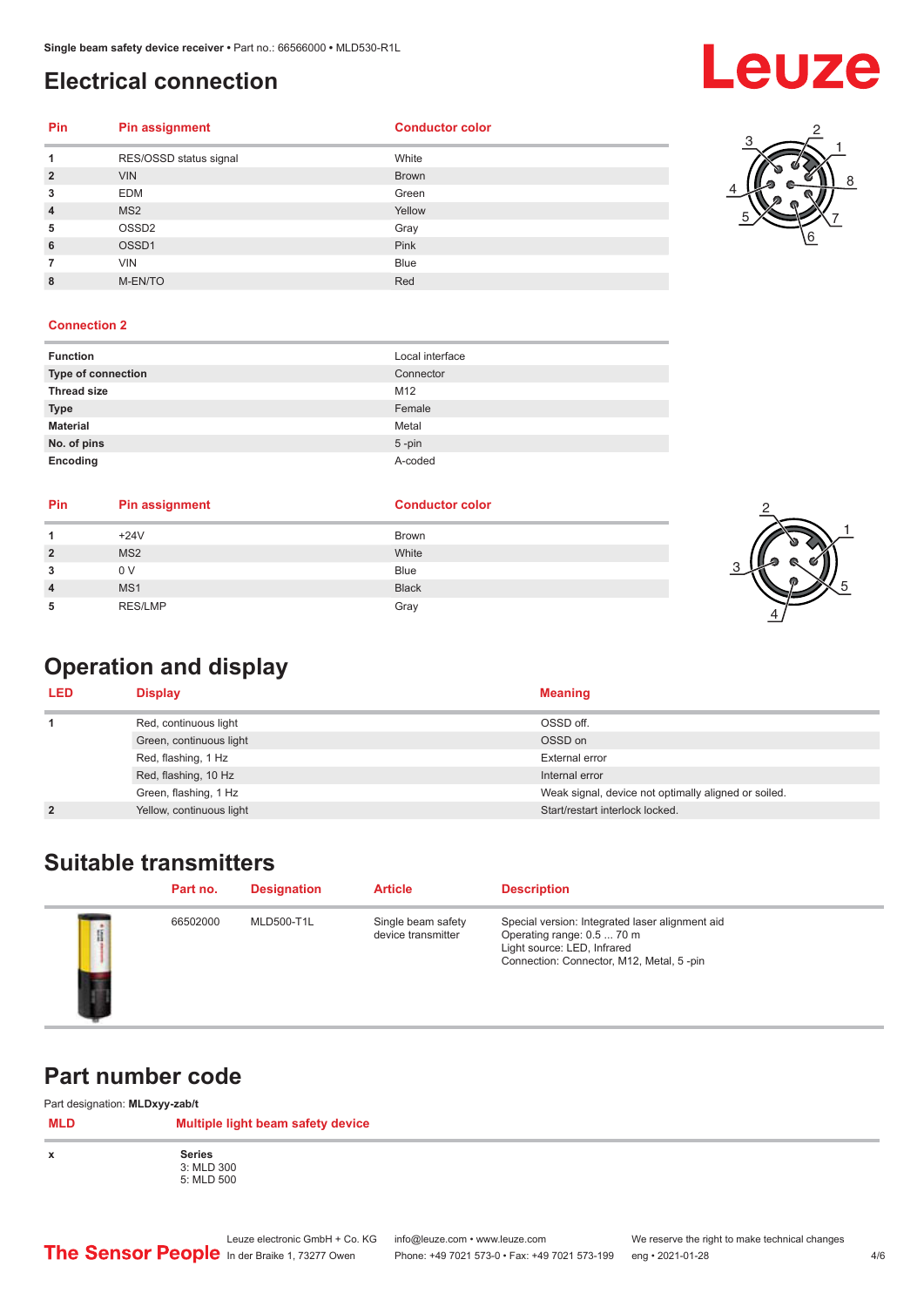#### <span id="page-4-0"></span>**Part number code**

#### **MLD Multiple light beam safety device yy Function classes** 00: transmitter 10: automatic restart 12: external testing 20: EDM/RES 30: muting 35: timing controlled 4-sensor muting **z Device type** T: transmitter R: receiver RT: transceiver xT: transmitter with high range xR: receiver for high range **a a** Number of beams **b Option** L: integrated laser alignment aid (for transmitter/receiver) M: integrated status indicator (MLD 320, MLD 520) or integrated status and muting indicator (MLD 330, MLD 335, MLD 510/A, MLD 530, MLD 535) E: connection socket for external muting indicator (AS-i models only) **/t Safety-related switching outputs (OSSDs), connection technology** -: transistor output, M12 plug A: integrated AS-i interface, M12 plug, (safety bus system) **Note**  $\%$  A list with all available device types can be found on the Leuze website at www.leuze.com.

### **Accessories**

#### Connection technology - Connection cables

|    | Part no. | <b>Designation</b> | <b>Article</b>   | <b>Description</b>                                                                                                                                          |
|----|----------|--------------------|------------------|-------------------------------------------------------------------------------------------------------------------------------------------------------------|
| qq | 50135128 | KD S-M12-8A-P1-050 | Connection cable | Connection 1: Connector, M12, Axial, Female, A-coded, 8-pin<br>Connection 2: Open end<br>Shielded: Yes<br>Cable length: 5,000 mm<br>Sheathing material: PUR |

#### Muting - Mounting systems

| Part no. | <b>Designation</b> | <b>Article</b>       | <b>Description</b>                                                                                                                                                                                                  |
|----------|--------------------|----------------------|---------------------------------------------------------------------------------------------------------------------------------------------------------------------------------------------------------------------|
| 424421   | BT-SB10            | Mounting bracket set | Design of mounting device: Mounting clamp<br>Fastening, at system: Through-hole mounting<br>Mounting bracket, at device: Clampable<br>Type of mounting device: Swiveling<br>Swivel range: -8  8°<br>Material: Metal |

Leuze